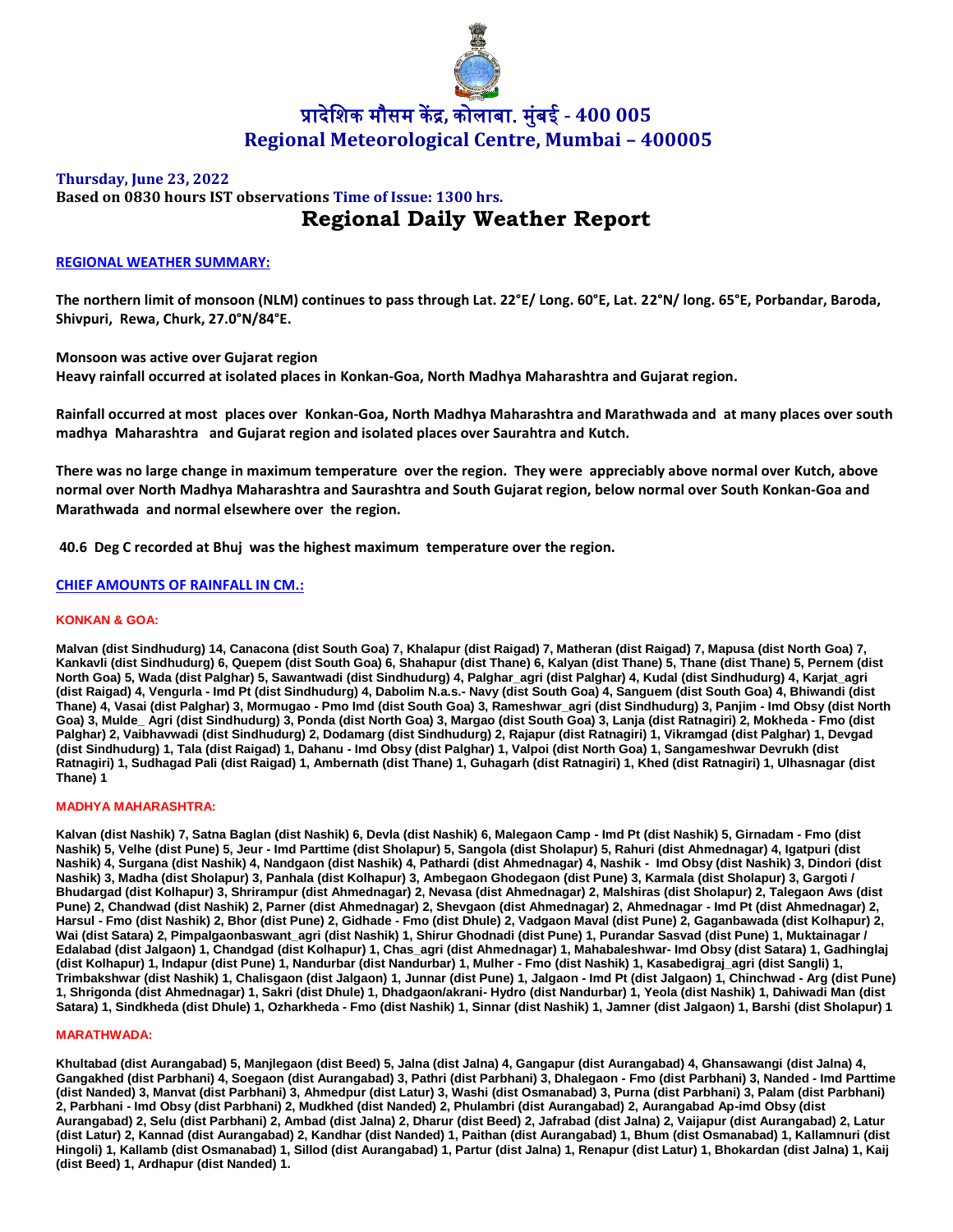

## **Thursday, June 23, 2022 Based on 0830 hours IST observations Time of Issue: 1300 hrs. Regional Daily Weather Report**

#### **GUJARAT REGION:**

**Kamrej (dist Surat) 10, Anand (dist Anand) 9, Umerpada (dist Surat) 9, Kapadvanj (dist Kheda) 7, Choryasi (dist Surat) 7, Nanipalson (dist Valsad) 6, Kaprada (dist Valsad) 5, Dediapada (dist Narmada) 5, Kheda (dist Kheda) 5, Mangrol (dist Surat) 5, V.vidyanagar Sr (dist Anand) 5, Petlad (dist Anand) 5, Wanakbori (dist Mahisagar) 4, Dharampur (dist Valsad) 4, Balasinor (dist Mahisagar) 4, Bayad\_arg (dist Aravalli) 4, Desar (dist Vadodara) 4, Bayad (dist Aravalli) 3, Valia (dist Bharuch) 3, Thasra (dist Kheda) 3, Mahuva (dist Surat) 3, Palsana (dist Surat) 3, Narmada\_kvk Aws (dist Narmada) 3, Vyara (dist Tapi) 3, Matar (dist Kheda) 3, Mahemdavad (dist Kheda) 3, Netrang (dist Bharuch) 3, Mandvi (dist Surat) 3, Galteshwar (dist Kheda) 3, Ankleshwer (dist Bharuch) 2, Waghai (dist Dangs) 2, Umreth (dist Anand) 2, Subir (dist Dangs) 2, Sagbara (dist Narmada) 2, Mahudha (dist Kheda) 2, Bharuch (dist Bharuch) 2, Surat\_kvk Aws (dist Surat) 2, Dangs (ahwa) (dist Dangs) 2, Chhota Udepur (dist Chhota Udepur) 2, Maktampur\_aws (dist Bharuch) 2, Dang\_kvk Aws (dist Dangs) 1, Dolvan (dist Tapi) 1, Nadiad (dist Kheda) 1, Kathalal (dist Kheda) 1, Valod (dist Tapi) 1, Naswadi (dist Chhota Udepur) 1, Virpur (dist Mahisagar) 1, Bilodara\_aws (dist Kheda) 1, Surat City (dist Surat) 1, Rajpipala (dist Narmada) 1, Shahera (dist Panchmahal) 1, Surat\_aws (dist Surat) 1, Danta (dist Banaskantha) 1, Savli (dist Vadodara) 1, Khergam (dist Navsari) 1, Khambhat (dist Anand) 1, Olpad (dist Surat) 1**

#### **SAURASHTRA & KUTCH:**

**Jesar (dist Bhavnagar) 3, Bhuj (dist Kutch) 3, Jasdan (dist Rajkot) 3, Gariadhar (dist Bhavnagar) 3, Lathi (dist Amreli) 3, Gir Gadhada (dist Gir Somnath) 2, Mahuva(b) (dist Bhavnagar) 2, Muli (dist Surendranagar) 1, Sayla (dist Surendranagar) 1**

**GHATS : Dharavi, Bhira 4 Each, Dungerwada 2, Tamini 1.**

**LAKES : Bharsa 9, Tansa 6, Mid Vaitarana,Tulsi 2 Each, Vaitarana,Vihar, Upp.Vaitarana 1 Each.**

## **WEATHER FORECAST FOR NEXT 5 DAYS VALID UP TO 0830 HRS. IST OF 28 TH JUNE 2022:-**

| <b>Met subdivision</b>   | 23.06.2022 | 24.06.2022 | 25.06.2022 | 26.06.2022 | 27.06.2022 | <b>Outlook for</b><br>subsequent 2 days |
|--------------------------|------------|------------|------------|------------|------------|-----------------------------------------|
| North Konkan             | WS         | WS         | <b>WS</b>  | WS         | WS         | No large change                         |
| South Konkan-Goa         | WS         | <b>WS</b>  | <b>WS</b>  | WS         | <b>WS</b>  | No large change                         |
| North Madhya Maharashtra | WS         | WS         | <b>FWS</b> | <b>FWS</b> | <b>FWS</b> | No large change                         |
| South Madhya Maharashtra | <b>FWS</b> | <b>FWS</b> | <b>WS</b>  | <b>FWS</b> | <b>FWS</b> | No large change                         |
| Marathawada              | <b>FWS</b> | <b>FWS</b> | <b>FWS</b> | <b>FWS</b> | <b>FWS</b> | No large change                         |
| Gujarat region           | <b>SCT</b> | <b>SCT</b> | <b>SCT</b> | <b>FWS</b> | <b>SCT</b> | No large change                         |
| Saurashtra-Kutch         | <b>SCT</b> | <b>SCT</b> | <b>SCT</b> | <b>SCT</b> | <b>SCT</b> | No large change                         |

| Legend: description |                                    | Percentage of stations reporting rainfall |  |  |
|---------------------|------------------------------------|-------------------------------------------|--|--|
| <b>WS</b>           | Widespread / at most places        | $76 - 100$                                |  |  |
| <b>FWS</b>          | Fairly widespread / at many places | $51 - 75$                                 |  |  |
| <b>SCT</b>          | Scattered / at a few places        | 26-50                                     |  |  |
| <b>ISOL</b>         | Isolated/ at one or two places     | $1 - 25$                                  |  |  |
| <b>DRY</b>          | Drv                                | No rain                                   |  |  |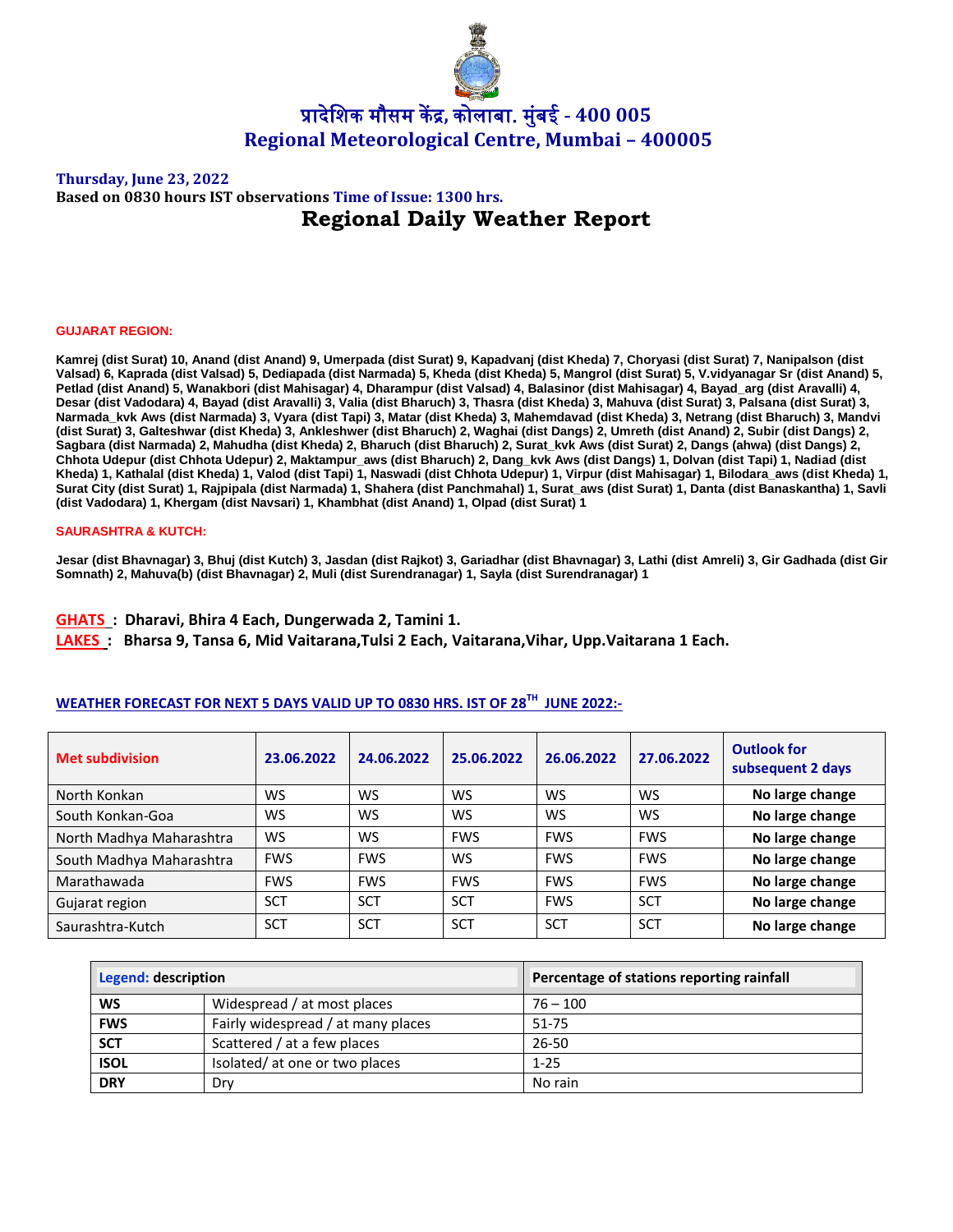

## **Thursday, June 23, 2022 Based on 0830 hours IST observations Time of Issue: 1300 hrs. Regional Daily Weather Report**

## **FARMER'S WEATHER BULLETIN FOR MAHARASHTRA (EXCLUDING VIDHARBHA) FOR NEXT 5 DAYS VALID UP TO MORNING 0830 HRS. IST OF 28 TH JUNE 2022:-**

| Day 1 | 23.06.2022 | Moderate to heavy rain very likely to occur at most places in the districts of South Konkan-Goa and north<br>Madhya Maharashtra.<br>Moderate rain very likely to occur at most places in the districts of north Konkan.<br>Light to moderate rain very likely to occur at many places in the districts of South Madhya Maharashtra<br>and Marathwada.                  |
|-------|------------|------------------------------------------------------------------------------------------------------------------------------------------------------------------------------------------------------------------------------------------------------------------------------------------------------------------------------------------------------------------------|
| Day 2 | 24.06.2022 | Moderate to heavy rain very likely to occur at most places in the districts of SouthKkonkan-Goa.<br>Moderate rain very likely to occur at most places in the districts of North Konkan.<br>Llight to moderate rain very likely to occur at most places in the North Madhya Maharashtra and many<br>places in the districts of south madhya Maharashtra and Marathwada. |
| Day 3 | 25.06.2022 | Moderate to heavy rain very likely to occur at most places in the districts of Konkan-Goa.<br>Moderate rain very likely to occur at most places in the districts of south Madhya Maharashtra and at<br>many places in the districts of north Madhya Maharashtra.<br>Light to moderate rain very likely to occur at many places in the districts of Marathwada.         |
| Day 4 | 26.06.2022 | Moderate to heavy rain very likely to occur at most places in the districts of Konkan-Goa.<br>Moderate rain very likely to occur at many places in the districts of south Madhya Maharashtra.<br>Light to moderate rain very likely to occur at many places in the districts of north Madhya Maharashtra<br>and Marathwada.                                            |
| Day 5 | 27.06.2022 | Moderate to heavy rain very likely to occur at most places in the districts of South Konkan-Goa.<br>Light to moderate rain very likely to occur at most places in the districts of North Konkan-Goa and at many<br>places in the districts of Madhya Maharashtra and Marathwada.                                                                                       |

## **WEATHER WARNINGS FOR MAHARASHTRA (EXCLUDING VIDARBHA) FOR NEXT 5 DAYS VALID UP TO MORNING 0830 HRS. IST OF 28 TH JUNE 2022:-**

| Day 1 | 23.06.2022 | Heavy to very heavy rainfall very likely to occur at isolated places in the districts of Konkan-Goa.<br>Thunderstorm accompanied with lightning, heavy rain with gusty winds reaching 30-40 kmph very likely to occur at<br>isolated places in the districts of north Konkan and North Madhya Maharashtra.<br>Thunderstorm accompanied with lightning, light to moderate rain with gusty winds reaching 30-40 kmph very likely to<br>occur at isolated places in the districts of South Madhya Maharashtra and Marathwada.                                                                                             |
|-------|------------|------------------------------------------------------------------------------------------------------------------------------------------------------------------------------------------------------------------------------------------------------------------------------------------------------------------------------------------------------------------------------------------------------------------------------------------------------------------------------------------------------------------------------------------------------------------------------------------------------------------------|
| Day 2 | 24.06.2022 | Heavy to very heavy rainfall very likely to occur at isolated places in the districts of South Konkan-Goa.<br>Heavy rainfall very likely to occur at isolated places in ghat areas of South Madhya Maharashtra.<br>Thunderstorm accompanied with lightning, heavy to very heavy rain with gusty winds reaching 30-40 kmph very likely<br>to occur at isolated places in the districts of north Konkan.<br>Thunderstorm accompanied with lightning, light to moderate rain with gusty winds reaching 30-40 kmph very likely to<br>occur at isolated places in the districts of north madhya Maharashtra and Marathwada. |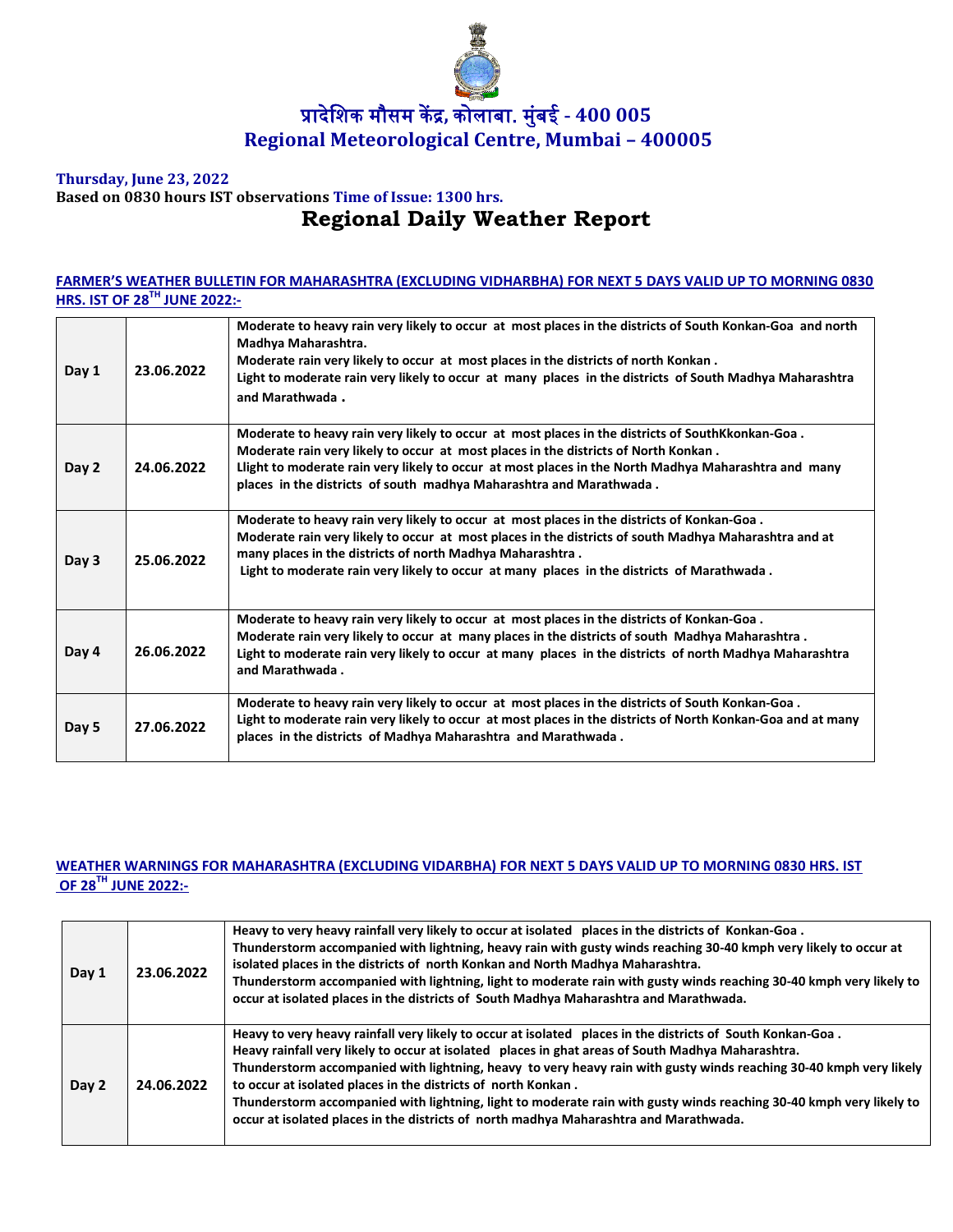

## **Thursday, June 23, 2022**

# **Based on 0830 hours IST observations Time of Issue: 1300 hrs. Regional Daily Weather Report**

| Day 3 | 25.06.2022 | Heavy to very heavy rainfall very likely to occur at isolated places in the districts of Konkan-Goa.<br>Heavy rainfall very likely to occur at isolated places in ghat areas of Madhya Maharashtra.       |
|-------|------------|-----------------------------------------------------------------------------------------------------------------------------------------------------------------------------------------------------------|
| Day 4 | 26.06.2022 | Heavy to very heavy rainfall very likely to occur at isolated places in the districts of Konkan-Goa.<br>Heavy rainfall very likely to occur at isolated places in ghat areas of South Madhya Maharashtra. |
| Day 5 | 27.06.2022 | Heavy rainfall very likely to occur at isolated places in the districts of Konkan-Goa                                                                                                                     |

**OUTLOOK**: **: :** No large change.

**REMARK :** NO LARGE CHANGE IN MAXIMUM TEMPERATURES OVER THE REGION DURING NEXT 4-5 DAYS.

## $\tt FISHERMEN WARNING FOR MAHARASHTRA - GOA COAST FOR NEXT FIVE DAYS VALUE FROM 23<sup>RD</sup> TO 27<sup>TH</sup> JUNE 2022:$

DATE: 23.06.2022 TIME: 1200 HRS IST

# **Warning for North Maharashtra coast : (upto 75km from the coast):**

Squally weather with wind speed reaching 40-50 kmph gusting to 60 kmph is likely to prevail along and off North Maharashtra coast during 23<sup>rd</sup> June to 27<sup>th</sup> June 2022.

Fishermen are advised not to venture along and off North Maharashtra coast during above mentioned period.

## **Warning for South Maharashtra–Goa coast : (upto 75km from the coast):**

Squally weather with wind speed reaching 40-50 kmph gusting to 60 kmph is likely to prevail along and off South Maharashtra-Goa coast during 23<sup>rd</sup> June to 27<sup>th</sup> June 2022.

Fishermen are advised not to venture along and off South Maharashtra-Goa coast during above mentioned period.

## **Warning for high sea and other coasts (beyond 75km from the coast) :**

Squally weather with wind speed reaching 40-50 kmph gusting to 60 kmph is likely to prevail along and off South Gujarat coast and adjoining Northeast Arabian sea during 23<sup>rd</sup> June to 26<sup>th</sup> June 2022.

Squally weather with wind speed reaching 40-50 kmph gusting to 60 kmph is likely to prevail along and off Karnataka coast and adjoining Eastcentral Arabian sea during  $23<sup>rd</sup>$  June2022 to  $26<sup>th</sup>$  June 2022.

Squally weather with wind speed reaching 40-50 kmph gusting to 60 kmph is likely to prevail along and off Kerala coast and adjoining Southeast Arabian sea on 25<sup>th</sup> June and 26<sup>th</sup> June 2022.

Strong wind with wind speed reaching 40-50 kmph gusting to 60 kmph is likely to prevail over parts of Eastcentral Arabian sea during 23<sup>rd</sup> June to 27<sup>th</sup> June 2022.

Strong wind with wind speed reaching 50-60 kmph gusting to 70 kmph is likely to prevail over parts of Southwest Arabian sea and adjoining West central Arabian sea during 23<sup>RD</sup> June to 27<sup>th</sup> June 2022.

Fishermen are advised not to venture into these areas during above mentioned period.

## **High wave warning from INCOIS:**

High waves in the range of 3.0 - 3.2 meters are predicted during 17:30 hours on 22-06-2022 to 23:30 hours of 24- 06-2022 along the coast from Malvan to Vasai of Maharashtra coast.

High waves in the range of 3.0 - 3.3 meters are forecasted during 17:30 hours on 22-06-2022 to 23:30 hours of 23- 06-2022 along the coast of Goa between Vengurla to Vasco.

High swell waves in the range of 2.5 - 2.8 meters are forecasted during 17:30 hours on 22-06-2022 to 23:30 hours of 23-06-2022 along the coast from Jakhau to Diu Head of Gujarat coast.